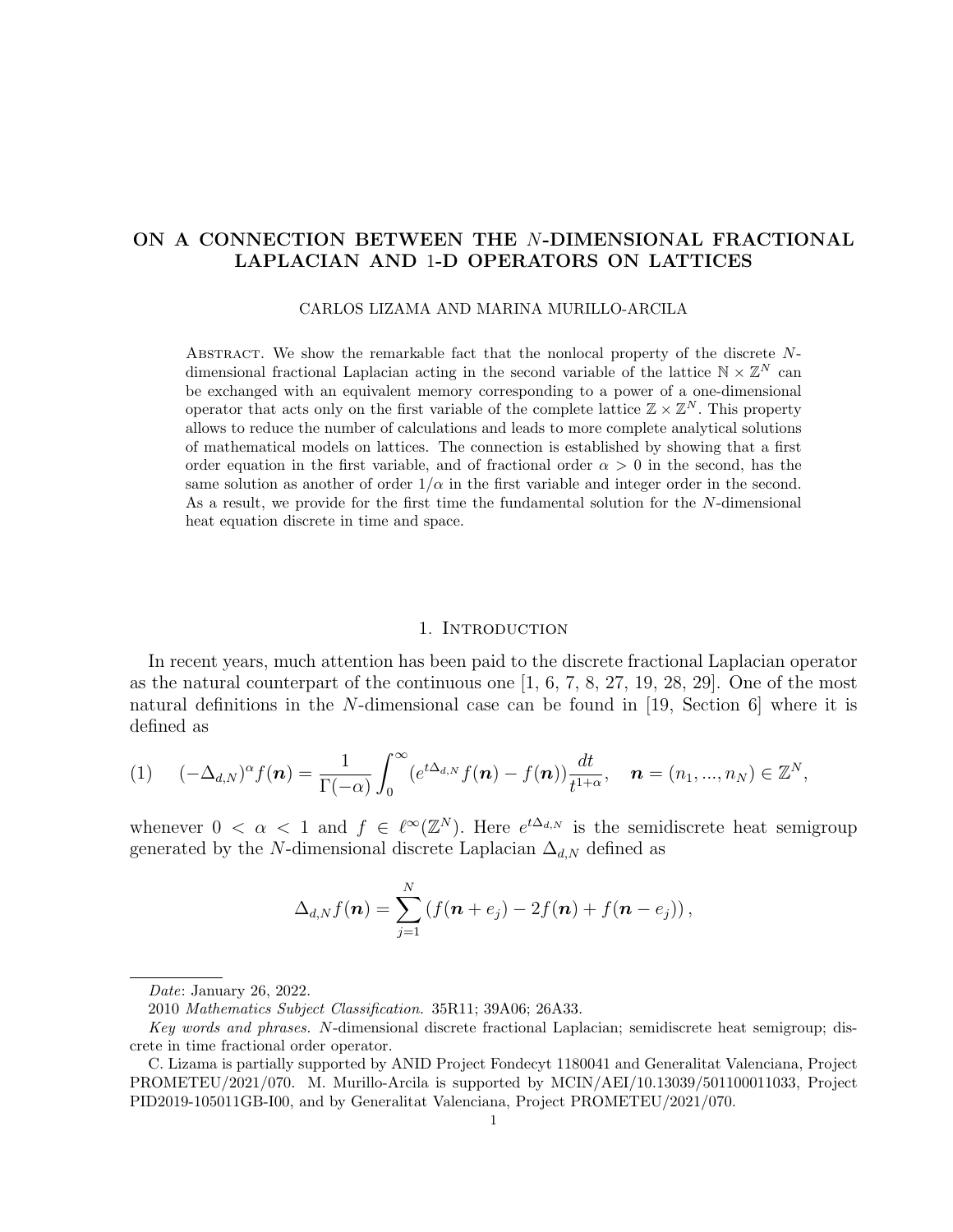where  $e_j$  denotes the unit vector in the positive direction of the j-th coordinate. It is known [19, Section 6] that the semidiscrete heat semigroup is represented by

$$
e^{t\Delta_{d,N}}\varphi(\mathbf{n})=\sum_{\mathbf{k}\in\mathbb{Z}^N}\mathbf{T}_t(\mathbf{n}-\mathbf{k})\varphi(\mathbf{k}),\quad t\geq 0,\quad \mathbf{n}\in\mathbb{Z}^N,
$$

where the kernel is given by

$$
\mathbf{T}_t(\mathbf{n}) = \prod_{j=1}^N e^{-2t} I_{n_j}(2t), \quad t \ge 0, \quad \mathbf{n} \in \mathbb{Z}^N,
$$

and  $I_n$  denotes the modified Bessel function.

The 1-dimensional case has been extensively studied in recent articles by Ciaurri et. al. [6, 8, 19]. The operator  $(-\Delta_{d,1})^{\alpha}$  can be used to describe the non-local motion of a particle (electron) in a one-dimensional chain with atoms located at all integer lattice points in  $\mathbb{Z}$ , see [25]. Tarasov [31] provides a formulation of fractional calculus for N-dimensional lattices. See also [32] for the exact discretization of the fractional Laplacian for N-dimensional spaces.

On the other side, when we consider anomalous diffusion processes, several classes of fractional in time operators have been proposed in the literature, the most popular being the Riemann-Liouville or Caputo type. In the discrete context, there are several approaches that might be appropriate from either an applied or analytic perspective [11, 18, 22].

One of the most important facts why this type of fractional operators (in space and time) are relevant in the current literature, is due to their ability to capture memory effects in the mathematical modeling, which are absent in the integer case. This type of phenomenology has been shown widely. However, the existence of a probable relationship between memory in time and memory in space for fractional operators, as well as a plausible explanation for this kind of interaction, has been an open problem for some time.

Probably the first insight about this kind of relationship was given in 2002 by Kulish and Lage in [17], where, in the context of fluid mechanics, they establish the existence of a relationship between the operators  $\Delta$  (the Laplacian) and  $D^{1/2}$  (half order Riemann-Lioville) proving that a PDE of first order in time and second order in space has the same solution as a PDE of half order in time and first order in space. One of the main advantages of this conversion is the fact it can significantly reduce the number of computations as well as lead to more comprehensive analytical solutions  $[14, Section 6.1.2.4], [17, Section 4].$ 

This problem was later considered in [15, Theorem 1.1], where the authors proved a link between integer powers of operators acting in space,  $A<sup>n</sup>$ , and the fractional powers,  $D^{1/n}$ , of the Riemann-Liouville operator acting in time, under the condition that A is the generator of a  $C_0$ -semigroup (in case  $n = 2$ ) as well as generalized families of operators related to the abstract Cauchy problem of fractional order (in case  $n \neq 2$ ). This result explains previous studies by Baeumer, Meerschaert and Nane [5] among others. See also [4] for further developments in this research line in the context of stochastic processes.

The connection between the discrete fractional Laplacian  $(-\Delta_d)^\alpha$ , and the *continuous in time* fractional order operator of Liouville type (left side)  $_LD^{1/\alpha}$ , was made in [7]. This result has subsequently been useful for discussions on generalized diffusion of graphs by Estrada et.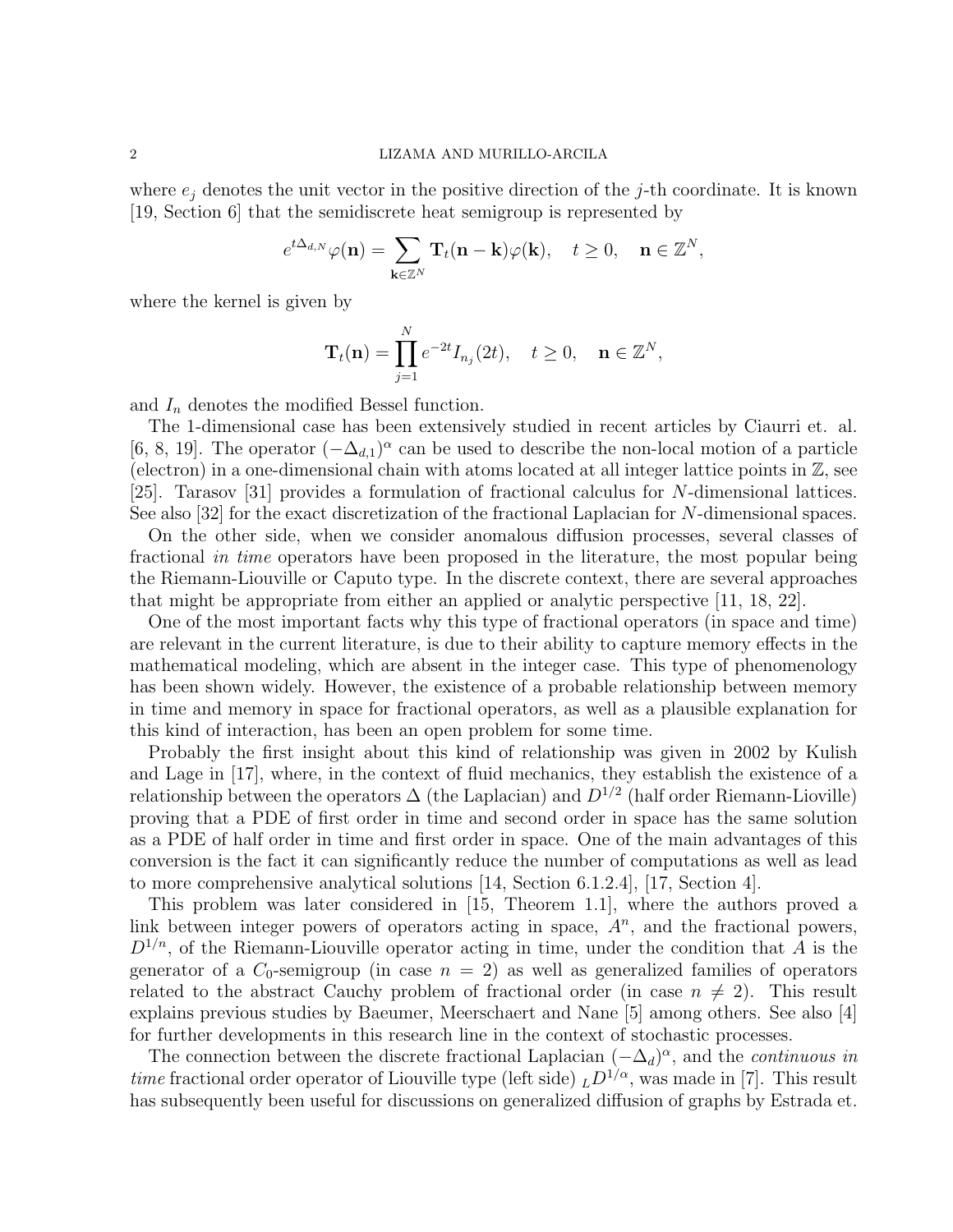al. in [9], and by Padgett et. al. in [25, Section 2.3] in the context of anomalous diffusion in one-dimensional disordered systems. This result closes the problem in the case of operators acting on a semi-lattice.

However, the connection between the discrete fractional Laplacian with some *discrete time* fractional order operators, that is, operators acting on a complete lattice, remains open.

In this paper, we solve this problem, by showing a relationship between the discrete fractional Laplacian and the following discrete in time fractional order operator defined in [20, formula (28)] by Ortigueira et.al., in the context of signal analysis:

(2) 
$$
D_{\nabla}^{\beta} f(n) := \sum_{j=-\infty}^{n} \frac{\Gamma(-\beta+n-j)}{\Gamma(-\beta)(n-j)!} f(j), \quad n \in \mathbb{Z},
$$

which is initially defined for all  $\beta > 0$  except positive integer values (see (7) below for an extension). It is worth mentioning this operator approximates the forward Liouville derivative [20]. We also note that similar definitions have appeared in relation to fractional partial difference-differential equations in articles by Abadias et.al. [2, 3].

Our main results in this article can be summarized as follows: We first show that (1) is equivalent to convolving  $f$  with a distinguished kernel. In particular, this allows us to extend the definition given in (1) for all  $\alpha > 0$  and to conclude that there is a connection between the fractional Laplacian as defined in (1) and the Riesz derivative (see [24, Section 5.2]). Then, we find by the first time the fundamental solution for the following  $N$ -dimensional heat equation discrete in time, and equipped with a discrete fractional N-dimensional Laplacian

(3) 
$$
\begin{cases} v(m+1,n)-v(m,n) = -(-\Delta_{d,N})^{\alpha}v(m+1,n), & n \in \mathbb{Z}^N, m \in \mathbb{N}, \\ v(0,n) = \phi(n) \end{cases}
$$

for any  $\alpha > 0$ . We note that fundamental solutions for the heat and wave equations, but only on a semi-lattice, have been already shown by other authors. See e.g. [10, 16] and references therein.

Our main result shows that in case  $\alpha = \frac{1}{n}$  $\frac{1}{p}$ ,  $p \in \mathbb{N}$ , the solution of (3) coincides with the solution of the following equation, equipped with the fractional order operator defined in (2) acting in discrete time  $(m \in \mathbb{N})$ , and the N-dimensional Laplacian acting in discrete space  $(\boldsymbol{n}\in\mathbb{Z}^N)$ 

(4)  

$$
\begin{cases}\nD_{\nabla}^p v(m, n) = (-1)^{p+1} \Delta_{d,N} v(m, n), & n \in \mathbb{Z}^N, \quad m \in \mathbb{N}, \\
v(0, n) = \phi(n) \\
v(-j, n) = (Id + (-\Delta_{d,N})^{1/p})^j \phi(n), & j \in \mathbb{N}.\n\end{cases}
$$

This fact reveals the significant property that the spatial memory of the N-dimensional fractional Laplacian  $-(-\Delta_{d,N})^{1/p}$  can be exchanged with the (one-dimensional) temporal integer derivative  $D^p_{\nabla}$ , being the spatial memory converted into temporal memory that is hosted in the past, or history, of the model.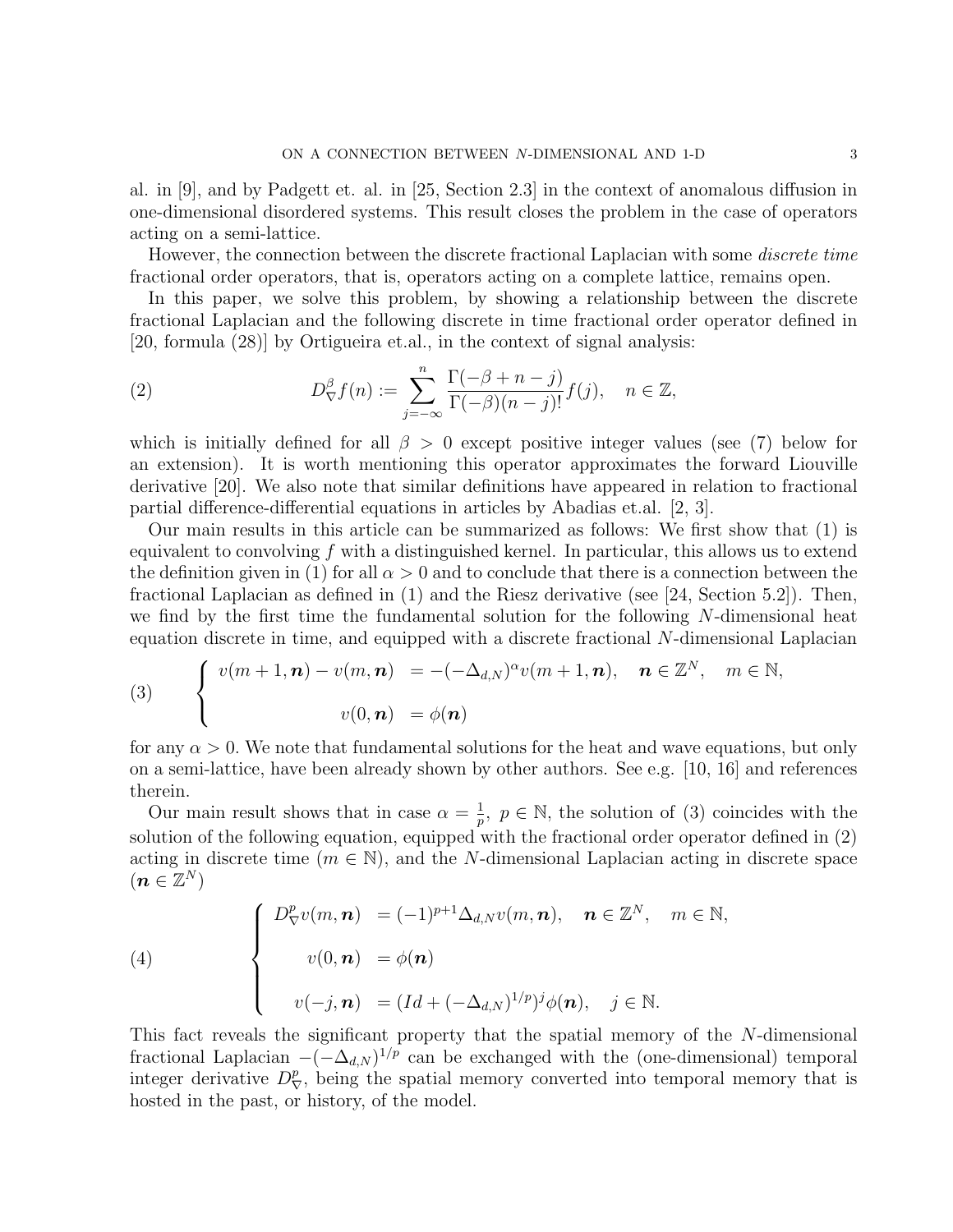To exemplify how this result helps to reduce the number of computations, we illustrate the case  $p = 2$ ,  $N = 1$  where the model (3) admits a complicated structure while the model (4) supports the simple form:

$$
v(m,n) = v(m,n+1) + v(m,n-1) - 2v(m-1,n) + v(m-2,n), \quad m \in \mathbb{N}, n \in \mathbb{Z},
$$

with given initial condition  $v(0, n)$  and the only knowledge of  $v(-1, n)$  in the past. Finally, we show that the lattice equations  $v(m + 1, n) - v(m, n) = (-\Delta_{d,N})^{\alpha}v(m + 1, n)$  and  $D_{\nabla}^{1/\alpha}v(m,n) = \Delta_d v(m,n)$  with initial condition  $v(0,n) = \varphi(n)$ , defined on the lattice  $\mathbb{Z} \times \mathbb{Z}^N$ , have the same solution for any  $0 < \alpha \leq \frac{1}{2 + \log n}$  $\frac{1}{2+\log_2 N}$  and the amount of memory that depends on  $\alpha$  in the discrete fractional Laplacian, appears in the initial data for negative values of  $m$  in the second named equation. In other words, we show that the spatial memory of the discrete fractional Laplacian for an equation defined on the half lattice  $\mathbb{N} \times \mathbb{Z}^N$  appears in the past history of a discrete in time equation on the entire lattice  $\mathbb{Z} \times \mathbb{Z}^N$ .

# 2. Preliminaries

In what follows we denote  $\mathbb{N} = \{0, 1, 2, 3, \ldots\}$ . The discrete time Fourier transform for a sequence  $\phi$  is defined by

(5) 
$$
\mathcal{F}_{\mathbb{Z}^N}(\phi)(\boldsymbol{\theta}) \equiv \widehat{\phi}(\boldsymbol{\theta}) := \sum_{\boldsymbol{j} \in \mathbb{Z}^N} e^{i\boldsymbol{j} \cdot \boldsymbol{\theta}} \phi(\boldsymbol{j}), \qquad \boldsymbol{\theta} = (\theta_1, \theta_2, \dots, \theta_N) \in [-\pi, \pi]^N.
$$

The inverse discrete time Fourier transform is stated as follows:

(6) 
$$
\check{\phi}(\boldsymbol{n}) := \frac{1}{(2\pi)^N} \int_{[-\pi,\pi]^N} \phi(\boldsymbol{\theta}) e^{-i\boldsymbol{n}\cdot\boldsymbol{\theta}} d\boldsymbol{\theta}, \quad \boldsymbol{n} \in \mathbb{Z}^N.
$$

In what follows  $\delta_i(j)$  denotes the Kronecker delta. Given  $\beta \in \mathbb{R}$ , we consider the sequence:

(7) 
$$
k^{\beta}(n) = \begin{cases} \frac{\Gamma(\beta + n)}{\Gamma(\beta)\Gamma(n + 1)} & n \in \mathbb{N}, \ \beta \in \mathbb{R} \setminus \{-1, -2, ...\}, \\ (\delta_0 - \delta_1)^{*(-\beta)}(n) & n \in \mathbb{N}, \ \beta \in \{-1, -2, ...\}, \end{cases}
$$

where  $\Gamma$  is the Euler gamma function and  $p^{*n} = p * p * \ldots * p$  $\sum_{n \text{-times}}$ where ∗ denotes the convolution

of sequences given by  $(u * v)(n) = \sum_{n=1}^{\infty}$  $j=0$  $u(n-j)v(j)$ . In [18], it was proven the generating function of the sequence  $(k^{\beta}(j))_{j=0}^{\infty}$ :

(8) 
$$
\sum_{j=0}^{\infty} k^{\beta}(j)z^{j} = \frac{1}{(1-z)^{\beta}}, \quad \beta \in \mathbb{R}, \quad |z| < 1
$$

and some other properties concerning the sequence  $k^{\beta}$ .

It should be noted that defining  $k^{\beta}$  instead of using binomial coefficients or using the Pochhammer symbol has several advantages, as it has been demonstrated in recent articles,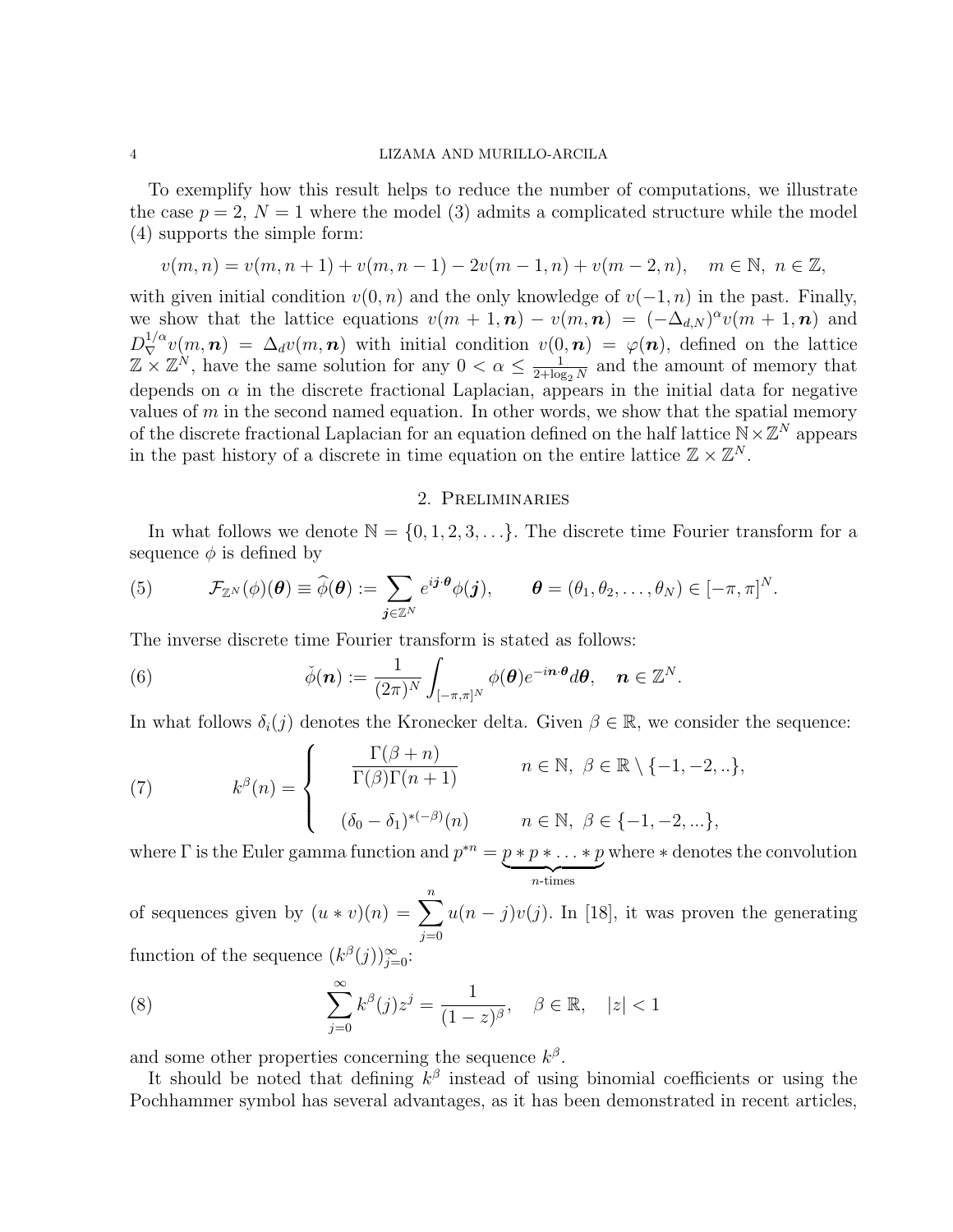see e.g. [11] and its references. Observe that the (negative) integer case of  $\beta$ , i.e. the second part of (7), is motivated by the formula (8) and the property  $\delta_i * \delta_j = \delta_{i+j}$ .

**Remark 2.1.** Concerning convergence of the series (8), we note that if  $-\beta$  is neither a natural number nor zero, the series converges absolutely for  $|z| < 1$  and diverges for  $|z| > 1$ . For  $z = -1$ , the series converges for  $\beta < 1$  and diverges for  $\beta \ge 1$ . For  $z = 1$ , it converges absolutely for  $\beta < 0$  and diverges for  $\beta > 0$ . If  $-\beta = n$  is a natural number, the series (8) is reduced to a finite sum (binomial formula), see [12, Formula 1.110].

We recall that the forward Euler operator of a given sequence  $f$  is defined by

$$
D_{\Delta}^1 f(n) := f(n+1) - f(n), \, n \in \mathbb{N}.
$$

The following definition can be found in [20, formula (27) with  $h = 1$ .

**Definition 2.2.** Given  $\beta \in \mathbb{R}_+$ , the fractional difference of order  $\beta$  of a given bounded sequence f is defined by

(9) 
$$
D_{\nabla}^{\beta} f(n) := \sum_{j=-\infty}^{n} k^{-\beta} (n-j) f(j) = \sum_{j=0}^{\infty} k^{-\beta} (j) f(n-j), \quad n \in \mathbb{Z}.
$$

Observe that the series converges because  $k^{-\beta}$  has order  $O(1/n^{\beta+1})$ , see [11, Proposition 3.1]. As an illustrative example, we note that formula (9) when  $\beta = 2$  reads as follows:

(10) 
$$
D_{\nabla}^{2} f(n) = \sum_{j=-\infty}^{n} k^{-2} (n-j) f(j) = \sum_{j=-\infty}^{n} (\delta_{0} - \delta_{1})^{*2} (n-j) f(j)
$$

$$
= \sum_{j=-\infty}^{n} (\delta_{0} - 2\delta_{1} + \delta_{2}) (n-j) f(j) = f(n) - 2f(n-1) + f(n-2), \quad n \in \mathbb{Z}.
$$

**Remark 2.3.** In [20] it is shown that the fractional operator  $D_{\nabla}^{\alpha} f(n)$  approximates the forward Liouville derivative of order  $\alpha > 0$  given by  $D_t^{\alpha} f(t) = \frac{\partial^m}{\partial t^m} \int_{-\infty}^t g_{n-\alpha}(t-s) f(s)$  where  $m = \lfloor \alpha \rfloor + 1, t \in \mathbb{R}$  and, for every  $t > 0$ ,  $g_{\beta}(t) := \frac{t^{\beta}}{\Gamma(\beta)}$  $\frac{t^{\nu}}{\Gamma(\beta)}$  .

## 3. Main results

We begin with the following result, that generalizes [7, Theorem 2] to the N-dimensional case.

**Theorem 3.1.** For all  $0 < \alpha < 1$  and  $f \in \ell^{\infty}(\mathbb{Z}^N)$  the following holds:

$$
(-\Delta_{d,N})^{\alpha}f(\boldsymbol{n})=\sum_{\boldsymbol{j}\in\mathbb{Z}^N}K^{\alpha}(\boldsymbol{n}-\boldsymbol{j})f(\boldsymbol{j}),\quad \boldsymbol{n}\in\mathbb{Z}^N,
$$

where

(11) 
$$
K^{\alpha}(\boldsymbol{n}) := \frac{1}{(2\pi)^N} \int_{-[\pi,\pi]^N} \left( \sum_{j=0}^N 4 \sin^2(\theta_j/2) \right)^{\alpha} e^{-i\boldsymbol{n}\cdot\boldsymbol{\theta}} d\boldsymbol{\theta}, \quad \boldsymbol{n} \in \mathbb{Z}^N, \quad \alpha > 0.
$$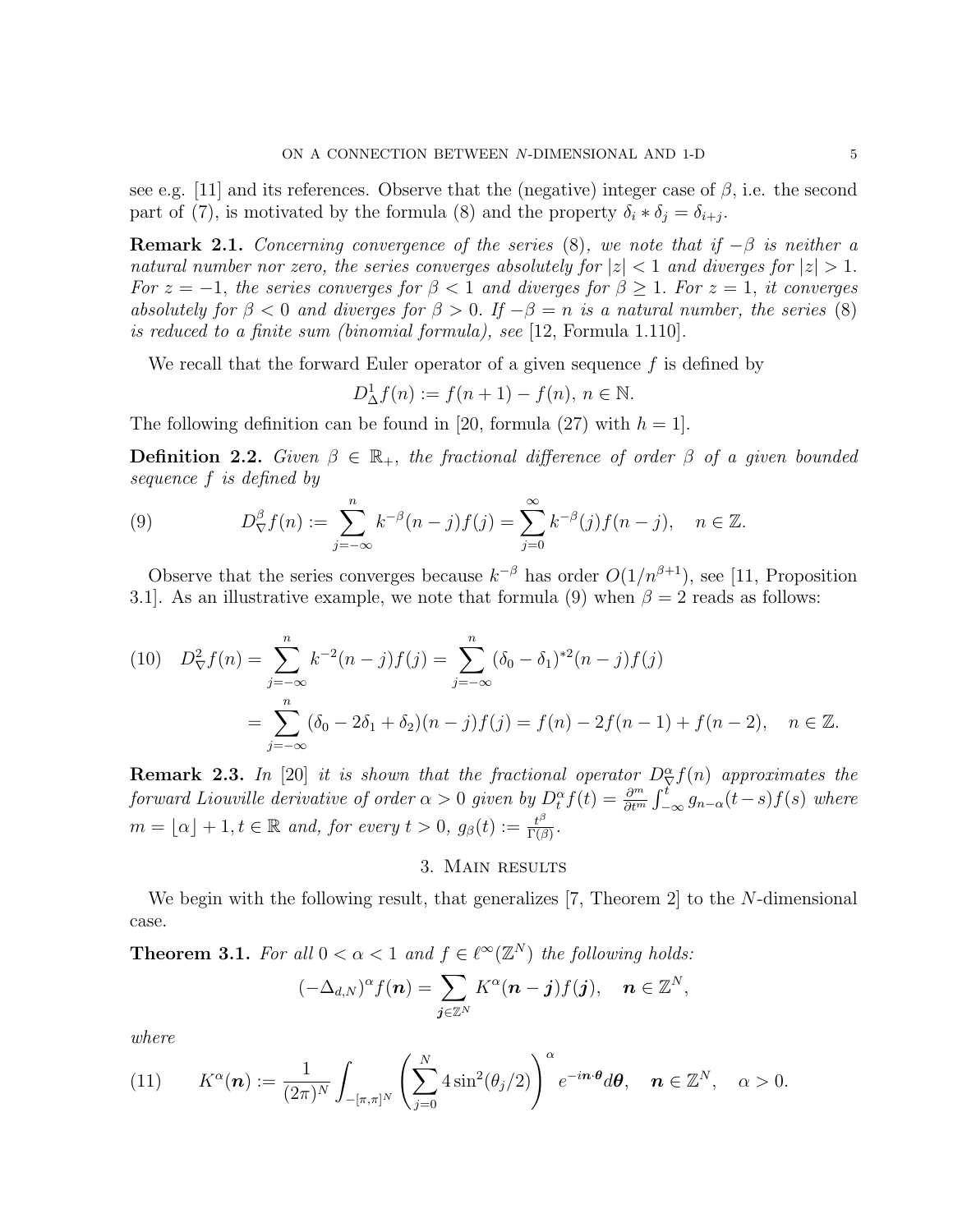Proof. By [19, Lemma 6.5] we have

$$
\mathcal{F}_{\mathbb{Z}^N}((-\Delta_{d,N})^{\alpha}f)(\boldsymbol{\theta}) = \left(\sum_{j=1}^N 4\sin^2(\theta_j/2)\right)^{\alpha} \mathcal{F}_{\mathbb{Z}^N}(f)(\boldsymbol{\theta}).
$$

On the other hand, we have

(12) 
$$
\mathcal{F}_{\mathbb{Z}^N}(K^{\alpha})(\boldsymbol{\theta}) = \left(\sum_{j=1}^N 4\sin^2(\theta_j/2)\right)^{\alpha},
$$

and the claim follows from the convolution and uniqueness properties of the Fourier transform.  $\square$ 

Since the formula for  $K^{\alpha}$  holds for any  $\alpha > 0$ , we could extend the definition of the fractional Laplacian to the case  $\alpha \geq 1$  by means of the right-hand side of the above theorem. As a further consequence, the following property of associativity holds:

(13) 
$$
(-\Delta_{d,N})^{\alpha}(-\Delta_{d,N})^{\beta} = (-\Delta_{d,N})^{\alpha+\beta} \text{ whenever } \alpha+\beta > -1.
$$

For the 1-dimensional case, see [7, 19] and the references therein.

In light of the above result, it is worth comparing the definition of fractional Laplacian given here with the two-sided fractional derivatives introduced by Ortigueira [24]. According to  $[24,$  Definition 2.1 a two-sided Grünwald-Letnikov type fractional derivative of a real function  $f$  is defined by

(14) 
$$
D_{\theta}^{\beta} f(x) = \lim_{h \to 0} \frac{1}{h^{\beta}} \sum_{n \in \mathbb{Z}} \frac{(-1)^n \Gamma(\beta + 1)}{\Gamma(\frac{\beta + \theta}{2} - n + 1) \Gamma(\frac{\beta - \theta}{2} + n + 1)} f(x - nh),
$$

where  $\beta > -1$  is the derivative order and  $\theta \in \mathbb{R}$  is an asymmetry parameter. Define:

(15) 
$$
K_{\theta}^{\beta}(n) = \frac{(-1)^n \Gamma(\beta + 1)}{\Gamma(\frac{\beta + \theta}{2} - n + 1) \Gamma(\frac{\beta - \theta}{2} + n + 1)}, \quad n \in \mathbb{Z}.
$$

Choosing  $\theta = 0$  and  $\beta = 2\alpha$  we obtain

(16) 
$$
K_0^{2\alpha}(n) = \frac{(-1)^n \Gamma(2\alpha + 1)}{\Gamma(\alpha - n + 1)\Gamma(\alpha + n + 1)}, \quad n \in \mathbb{Z},
$$

which matches  $(11)$  in the 1-dimensional case (see [7, Remark 1]). The above observation shows that there is an interesting connection between the fractional Laplacian as defined in (1) and the Riesz derivative (see [24, Section 5.2]).

The first result of this article is the following theorem.

**Theorem 3.2.** For any  $\alpha > 0$ , and  $\phi \in \ell^{\infty}(\mathbb{Z}^N)$ , the N-dimensional heat equation with discrete time and discrete space

(17) 
$$
\begin{cases} D^1_{\Delta}v(m,\mathbf{n}) = -(-\Delta_{d,N})^{\alpha}v(m+1,\mathbf{n}), & \mathbf{n} \in \mathbb{Z}^N, \quad m \in \mathbb{N}, \\ v(0,\mathbf{n}) = \phi(\mathbf{n}) \end{cases}
$$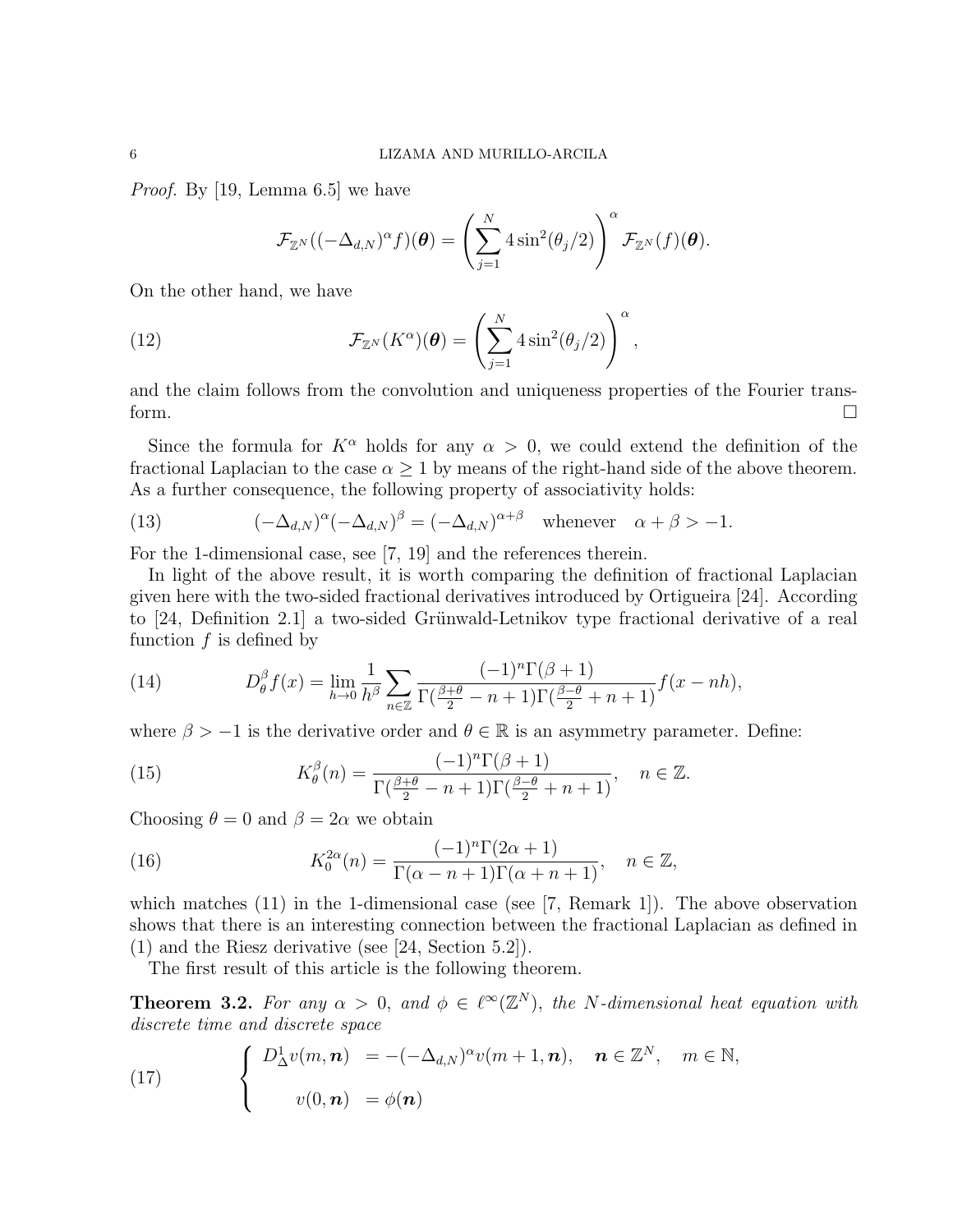admits as unique solution the formula

(18) 
$$
v(m, n) = \sum_{j \in \mathbb{Z}^N} G_m^{\alpha}(n - j) \phi(j) \quad n \in \mathbb{Z}^N, \quad m \in \mathbb{Z},
$$

where

(19) 
$$
G_m^{\alpha}(\boldsymbol{n}) := \frac{1}{(2\pi)^N} \int_{[-\pi,\pi]^N} e^{-i\boldsymbol{n}\cdot\boldsymbol{\theta}} (1 + (\sum_{j=1}^N 4\sin^2(\theta_j/2))^{\alpha})^{-m} d\boldsymbol{\theta}.
$$

*Proof.* Let check that  $v(m, n) = \sum_{j \in \mathbb{Z}^N} G_m^{\alpha}(n-j)\phi(j)$  is a solution of (17). Indeed, let denote  $a_{\theta} := \sum_{j=1}^{N} (4\sin^2(\theta_j/2))$ , then for every  $n \in \mathbb{Z}^N$  and  $m \in \mathbb{N}$  we have:

(20) 
$$
D_{\Delta}^{1} G_{m}^{\alpha}(\boldsymbol{n}) = \frac{1}{(2\pi)^{N}} \int_{[-\pi,\pi]^{N}} e^{-i\boldsymbol{n}\cdot\boldsymbol{\theta}} [(1 + a_{\theta}^{\alpha})^{-(m+1)} - (1 + a_{\theta}^{\alpha})^{-m}] d\boldsymbol{\theta}
$$

$$
= \frac{-1}{(2\pi)^{N}} \int_{[-\pi,\pi]^{N}} e^{-i\boldsymbol{n}\cdot\boldsymbol{\theta}} a_{\theta}^{\alpha} (1 + a_{\theta}^{\alpha})^{-(m+1)} d\boldsymbol{\theta}.
$$

As a result,

(21)

$$
D_{\Delta}^{1}v(m, n) = \sum_{\mathbf{j}\in\mathbb{Z}^{N}} D_{\Delta}^{1}G_{m}^{\alpha}(n-\mathbf{j})\phi(\mathbf{j})
$$
  
= 
$$
-\sum_{\mathbf{j}\in\mathbb{Z}^{N}} \frac{1}{(2\pi)^{N}} \int_{[-\pi,\pi]^{N}} e^{-i(n-\mathbf{j})\cdot\boldsymbol{\theta}} a_{\theta}^{\alpha}(1+a_{\theta}^{\alpha})^{-(m+1)}\phi(\mathbf{j}) d\boldsymbol{\theta} \quad n \in \mathbb{Z}^{N}, \quad m \in \mathbb{N}.
$$

On the other hand, from Theorem 3.1 and Fubini's theorem, we get for each  $n \in \mathbb{Z}^N$  and  $m \in \mathbb{N}$  that:

(22) 
$$
(-\Delta_{d,N})^{\alpha} G_m^{\alpha}(\boldsymbol{n}) = \frac{1}{(2\pi)^N} \int_{[-\pi,\pi]^N} \left( \sum_{\boldsymbol{j} \in \mathbb{Z}^N} K^{\alpha}(\boldsymbol{j}) e^{-i(\boldsymbol{n}-\boldsymbol{j}) \cdot \boldsymbol{\theta}} \right) (1 + a_{\theta}^{\alpha})^{-m} d\boldsymbol{\theta}
$$

$$
= \frac{1}{(2\pi)^N} \int_{[-\pi,\pi]^N} e^{-i\boldsymbol{n} \cdot \boldsymbol{\theta}} a_{\theta}^{\alpha} (1 + a_{\theta}^{\alpha})^{-m} d\boldsymbol{\theta},
$$

where we used the identity (12) in the last equality. Consequently, we get

(23) 
$$
(-\Delta_{d,N})^{\alpha}v(m+1,n) = \sum_{\mathbf{j}\in\mathbb{Z}^N}(-\Delta_{d,N})^{\alpha}G_{m+1}^{\alpha}(n-\mathbf{j})\phi(\mathbf{j})
$$

$$
=\sum_{\mathbf{j}\in\mathbb{Z}^N}\frac{1}{(2\pi)^N}\int_{[-\pi,\pi]^N}e^{i(n-\mathbf{j})\cdot\boldsymbol{\theta}}a_{\theta}^{\alpha}(1+a_{\theta}^{\alpha})^{-(m+1)}\phi(\mathbf{j})d\boldsymbol{\theta},
$$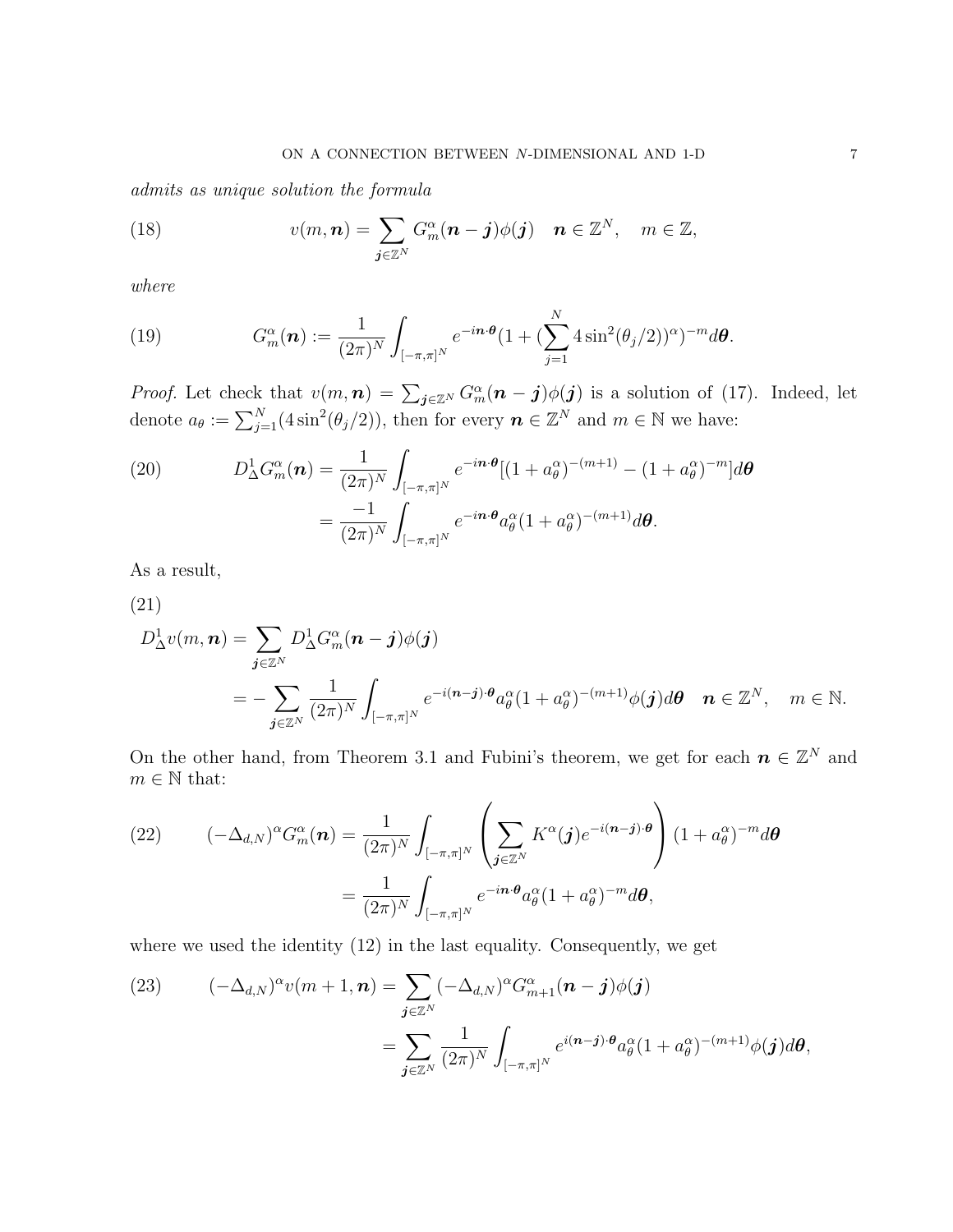where  $\mathbf{n} \in \mathbb{Z}^N, m \in \mathbb{N}$ . It is not difficult to see using (5) and (6) that

(24) 
$$
v(0, n) = \sum_{\mathbf{j} \in \mathbb{Z}^N} G_0^{\alpha}(n - \mathbf{j}) \phi(\mathbf{j}) = \sum_{\mathbf{j} \in \mathbb{Z}^N} \frac{1}{(2\pi)^N} \int_{[-\pi, \pi]^N} e^{-i(n - \mathbf{j}) \cdot \theta} \phi(\mathbf{j}) d\theta
$$

$$
= \frac{1}{(2\pi)^N} \int_{[-\pi, \pi]^N} e^{-in \cdot \theta} \left( \sum_{\mathbf{j} \in \mathbb{Z}^N} e^{i\mathbf{j} \cdot \theta} \phi(\mathbf{j}) \right) d\theta
$$

$$
= \frac{1}{(2\pi)^N} \int_{[-\pi, \pi]^N} e^{-in \cdot \theta} \hat{\phi}(\theta) d\theta = \phi(n), \quad n \in \mathbb{Z}^N.
$$

Combining this last equation with  $(21)$  and  $(23)$  we conclude that v is a solution of problem (17).

**Remark 3.3.** We note that in the 1-dimensional and non-fractional case  $(N = 1, \alpha = 1)$ , the heat equation takes the form

 $v(m+1, n) - v(m, n) = v(m+1, n+1) - 2v(m+1, n) + v(m+1, n-1)$ 

which is slightly different from the more usual form  $v(m + 1, n) - v(m, n) = v(m, n + 1)$  $1) - 2v(m,n) + v(m,n-1)$ . The solution is already known in case of continuous time and discrete space variable (see e.g. [30, Section 5.2]). In contrast, the representation given here for discrete space and discrete time is new. It is worth noting that the representation (18) reveals some qualitative behavior of the solution. For example, the asymptotic behavior  $\lim_{m\to\infty} v(m,\boldsymbol{n})=0$  can be deduced from the corresponding of the sequence  $(1 + (\sum_{j=1}^{N} 4 \sin^2(\theta_j/2))^{\alpha})^{-m}$  as  $m \to \infty$ .

Our next result shows that the N-dimensional discrete fractional Laplacian operator  $(-\Delta_{d,N})^{\alpha}$  is related with the " $\alpha$ -root" of the forward difference operator  $D^1_{\Delta}$ , namely, the operator  $D_{\nabla}^{1/\alpha}$ . We provide two results of this type. In the first one we consider the heat equation previously analyzed where we find a positive answer in case  $\alpha = \frac{1}{n}$  $\frac{1}{p}, p \in \mathbb{N}.$ 

**Theorem 3.4.** Given  $\phi \in \ell^{\infty}(\mathbb{Z}^{N})$ , for each  $\alpha = \frac{1}{n}$  $\frac{1}{p}$ ,  $p \in \mathbb{N}$  the expression given by (18) solves the problems

(25) 
$$
\begin{cases} D^1_{\Delta}v(m,\boldsymbol{n}) = -(-\Delta_{d,N})^{1/p}v(m+1,\boldsymbol{n}), & \boldsymbol{n} \in \mathbb{Z}^N, \quad m \in \mathbb{N}, \\ v(0,\boldsymbol{n}) = \phi(\boldsymbol{n}) \end{cases}
$$

and

(26)  

$$
\begin{cases}\nD_{\nabla}^p v(m, n) = (-1)^{p+1} \Delta_{d,N} v(m, n), & n \in \mathbb{Z}^N, \quad m \in \mathbb{N}, \\
v(0, n) = \phi(n) \\
v(-j, n) = (Id + (-\Delta_{d,N})^{1/p})^j \phi(n), & j \in \mathbb{N}.\n\end{cases}
$$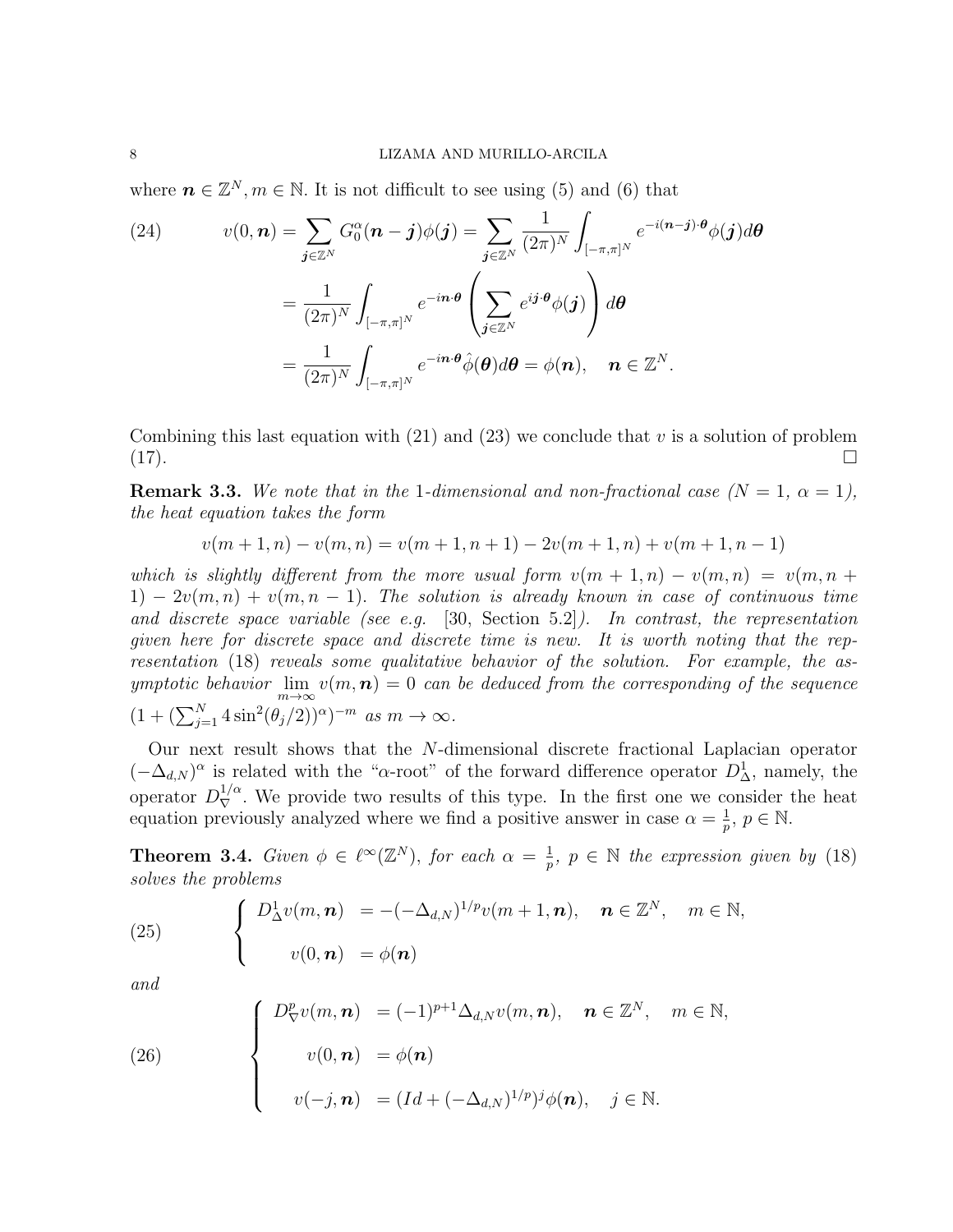*Proof.* Let  $\alpha = \frac{1}{n}$  $\frac{1}{p}$ . Observe the fact that expression given by (18) solves problem (25) is already proven in Theorem 3.2. It only remains to show that it also solves problem (26). Indeed, let  $a_{\theta} := \sum_{j=1}^{N} (4\sin^2(\theta_j/2))$ , then we have for every  $\mathbf{n} \in \mathbb{Z}^N$  and  $m \in \mathbb{N}$ :

$$
(27) \quad \Delta_{d,N}v(m,\mathbf{n}) = \sum_{j\in\mathbb{Z}^N} \Delta_{d,N}G_m^{\alpha}(\mathbf{n}-j)\phi(j)
$$
  
\n
$$
= \sum_{j\in\mathbb{Z}^N} \frac{1}{(2\pi)^N} \int_{[-\pi,\pi]^N} \Delta_{d,N}e^{-i(\mathbf{n}-j)\cdot\theta}(1+a_{\theta}^{\alpha})^{-m}\phi(j)d\theta
$$
  
\n
$$
= \sum_{j\in\mathbb{Z}^N} \frac{1}{(2\pi)^N} \int_{[-\pi,\pi]^N} \sum_{k=1}^N (e^{-i(\mathbf{n}-j+\epsilon_k)\cdot\theta} - 2e^{-i(\mathbf{n}-j)\cdot\theta} + e^{-i(\mathbf{n}-j-\epsilon_k)\cdot\theta}) \times
$$
  
\n
$$
\times (1+a_{\theta}^{\alpha})^{-m}\phi(j)d\theta
$$
  
\n
$$
= \sum_{j\in\mathbb{Z}^N} \frac{1}{(2\pi)^N} \int_{[-\pi,\pi]^N} e^{-i(\mathbf{n}-j)\cdot\theta} \sum_{k=1}^N (e^{-i\theta_k} - 2 + e^{i\theta_k})(1+a_{\theta}^{\alpha})^{-m}\phi(j)d\theta
$$
  
\n
$$
= \sum_{j\in\mathbb{Z}^N} \frac{1}{(2\pi)^N} \int_{[-\pi,\pi]^N} e^{-i(\mathbf{n}-j)\cdot\theta} \sum_{k=1}^N (2\cos\theta_k - 2)(1+a_{\theta}^{\alpha})^{-m}\phi(j)d\theta
$$
  
\n
$$
= \sum_{j\in\mathbb{Z}^N} \frac{1}{(2\pi)^N} \int_{[-\pi,\pi]^N} e^{-i(\mathbf{n}-j)\cdot\theta} \sum_{k=1}^N (-4\sin^2(\theta_k/2))(1+a_{\theta}^{\alpha})^{-m}\phi(j)d\theta
$$
  
\n
$$
= \sum_{j\in\mathbb{Z}^N} \frac{1}{(2\pi)^N} \int_{[-\pi,\pi]^N} e^{-i(\mathbf{n}-j)\cdot\theta} (-a_{\theta})(1+a_{\theta}^{\alpha})^{-m}\phi(j)d\theta.
$$

Also, we have:

(28)

$$
D_{\nabla}^{1/\alpha}v(m, n) = \sum_{\mathbf{j}\in\mathbb{Z}^N} D_{\nabla}^{1/\alpha}G_m^{\alpha}(n-\mathbf{j})\phi(\mathbf{j})
$$
  
= 
$$
\sum_{\mathbf{j}\in\mathbb{Z}^N} \frac{1}{(2\pi)^N} \int_{[-\pi,\pi]^N} e^{-i(n-\mathbf{j})\cdot\boldsymbol{\theta}} D_{\nabla}^{1/\alpha}(1+a_{\theta}^{\alpha})^{-m}\phi(\mathbf{j})d\boldsymbol{\theta} \quad n \in \mathbb{Z}^N, \quad m \in \mathbb{N}.
$$

Define  $q_{\theta} := 1 + a_{\theta}^{\alpha}$ . Considering Definition 2.2 we have for every  $m \in \mathbb{N}$ :

(29) 
$$
D_{\nabla}^{1/\alpha} q_{\theta}^{-m} = \sum_{j=0}^{\infty} k^{-1/\alpha}(j) q_{\theta}^{-(m-j)} = q_{\theta}^{-m} \sum_{j=0}^{\infty} k^{-1/\alpha}(j) q_{\theta}^{j}.
$$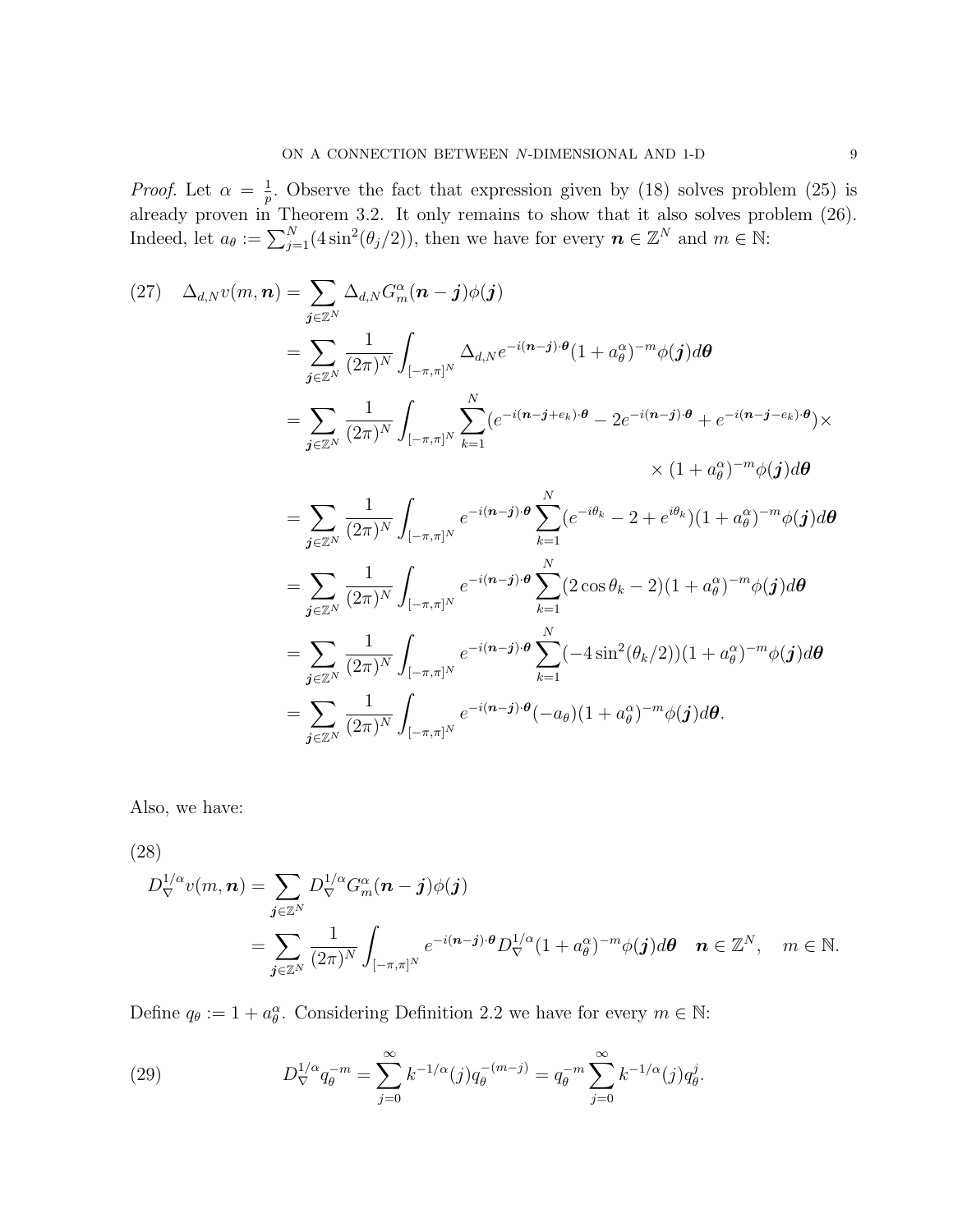Since  $\alpha = \frac{1}{p}$  we obtain by Remark 2.1

(30)

$$
D_{\nabla}^{p}q_{\theta}^{-m} = q_{\theta}^{-m} \sum_{j=0}^{p} (-1)^{j} {p \choose j} q_{\theta}^{j} = q_{\theta}^{-m} (1 - q_{\theta})^{p} = (1 + a_{\theta}^{\alpha})^{-m} (-1)^{p} (a_{\theta}^{\alpha})^{p} = (1 + a_{\theta}^{\alpha})^{-m} (-1)^{p} a_{\theta}.
$$

Using equality (30) in (28) we arrive to:

$$
(31)
$$

$$
D_{\nabla}^{p}v(m,\boldsymbol{n})=(-1)^{p}\sum_{\boldsymbol{j}\in\mathbb{Z}^{N}}\frac{1}{(2\pi)^{N}}\int_{[-\pi,\pi]^{N}}e^{-i(\boldsymbol{n}-\boldsymbol{j})\cdot\boldsymbol{\theta}}a_{\theta}(1+a_{\theta}^{\alpha})^{-m}\phi(\boldsymbol{j})d\boldsymbol{\theta}\quad\boldsymbol{n}\in\mathbb{Z}^{N},\quad m\in\mathbb{N}.
$$

Comparing (31) with (27) we arrive to the first equation in (26).

It only remains to show that  $v$  satisfies the initial conditions given in the third equation of (26). Indeed, let first compute:

$$
G_{-m}^{\alpha}(\boldsymbol{n}) = \frac{1}{(2\pi)^N} \int_{[-\pi,\pi]^N} e^{-i\boldsymbol{n}\cdot\boldsymbol{\theta}} (1 + (\sum_{k=1}^N 4\sin^2(\theta_k/2))^{\alpha})^m d\boldsymbol{\theta}
$$
  
= 
$$
\sum_{s=0}^m {m \choose s} \frac{1}{(2\pi)^N} \int_{[-\pi,\pi]^N} e^{-i\boldsymbol{n}\cdot\boldsymbol{\theta}} (\sum_{k=1}^N 4\sin^2(\theta_k/2))^{\alpha s} d\boldsymbol{\theta} = \sum_{s=0}^m {m \choose s} K^{\alpha s}(\boldsymbol{n}).
$$

As a result, we obtain

$$
v(-m, n) = \sum_{\mathbf{j} \in \mathbb{Z}^N} G_{-m}^{\alpha}(n - \mathbf{j})\phi(\mathbf{j}) = \sum_{s=0}^m {m \choose s} \sum_{\mathbf{j} \in \mathbb{Z}^N} K^{\alpha s}(n - \mathbf{j})\phi(\mathbf{j})
$$
  
(32)
$$
= \sum_{s=0}^m {m \choose s} [(-\Delta_{d,N})^{\alpha}]^s \phi(n) = (Id + (-\Delta_{d,N})^{\alpha})^m \phi(n) \quad n \in \mathbb{Z}^N, \quad m \in \mathbb{N},
$$

where in the next-to-last equality we have employed property (13).

**Remark 3.5.** When  $p = 1$  problems (25) and (26) coincide. Indeed, from (7)

$$
D^1_{\nabla}v(m,\boldsymbol{n})=\sum_{j=0}^\infty (\delta_0-\delta_1)(m-j)v(j,\boldsymbol{n})=v(m,\boldsymbol{n})-v(m-1,\boldsymbol{n})
$$

and then equation

$$
D^1_{\nabla}v(m,\mathbf{n})=-\Delta_d v(m,\mathbf{n}),\,\mathbf{n}\in\mathbb{Z}^N,\,m\in\mathbb{N}
$$

reduces to

$$
D^1_{\Delta}v(m,\mathbf{n})=-\Delta_d v(m+1,\mathbf{n}),\,\mathbf{n}\in\mathbb{Z}^N,\,m\in\mathbb{N}.
$$

 $\Box$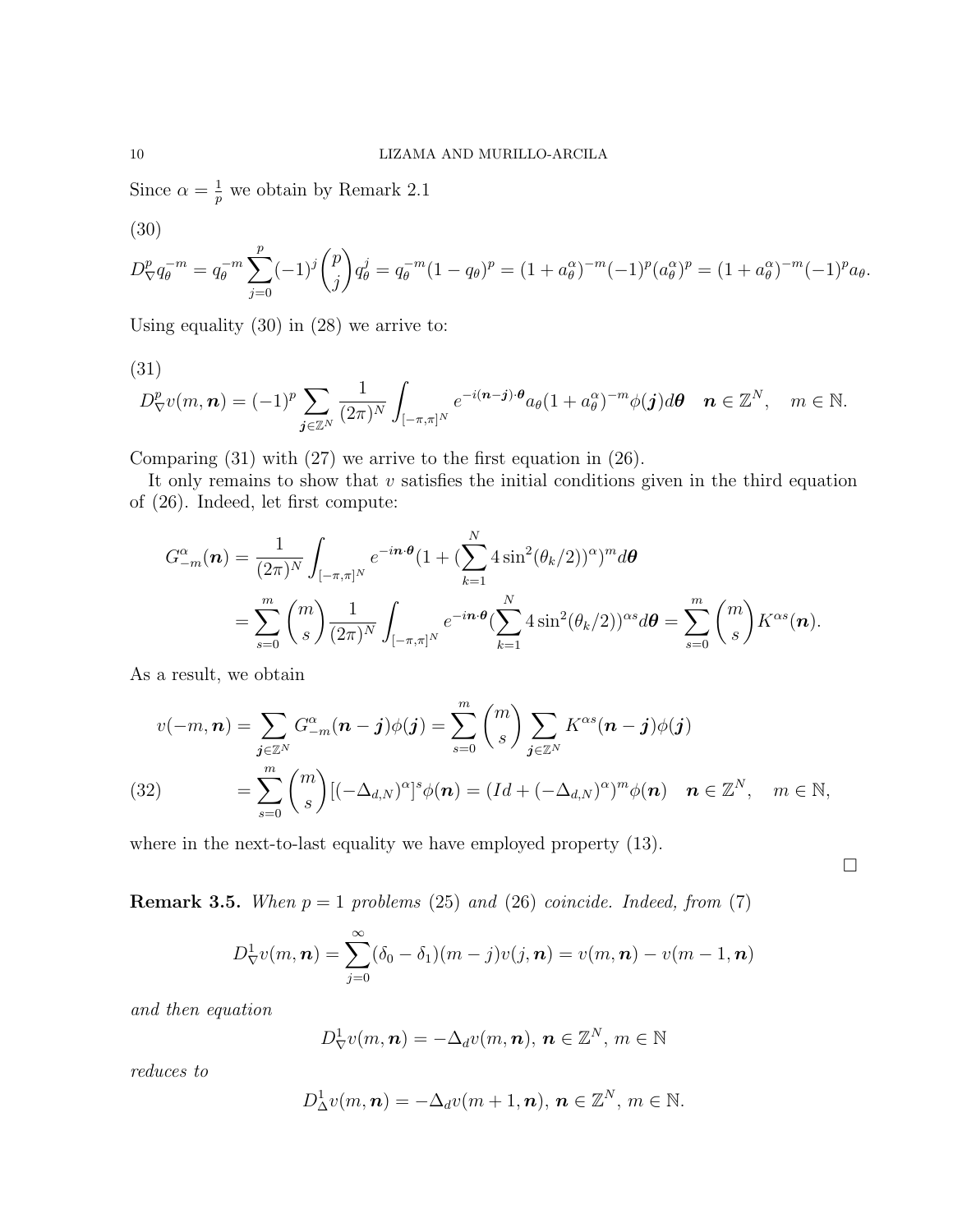**Example 1.** In case  $p = 2$  and  $N = 1$  and using [16, Example 2.1] we have that equation (25) equals to

(33) 
$$
v(m+1,n) - v(m,n) = \frac{4}{\pi} \sum_{k \in \mathbb{Z}} \frac{v(m+1,n-k)}{(2k-1)(2k+1)}, \quad n \in \mathbb{Z}, \ m \in \mathbb{N},
$$

with prescribed initial condition  $v(0, n)$ , whereas equation (26) reads

(34) 
$$
D^2_{\nabla}v(m,n) = -[v(m,n+1) - 2v(m,n) + v(m,n-1)], \, m \in \mathbb{N}, \, n \in \mathbb{Z}.
$$

Using  $(10)$ , we obtain that  $(34)$  is equivalent to

$$
(35) \quad v(m,n) = v(m,n+1) + v(m,n-1) - 2v(m-1,n) + v(m-2,n), \quad m \in \mathbb{N}, \ n \in \mathbb{Z},
$$

with given initial conditions  $v(0, n)$  and  $v(-1, n)$ . Note the presence of history (or memory) in the model (35) represented by the second initial condition  $v(-1, n)$ . In constrast, the history is represented by the fractional power  $\alpha = 1/2$  (or right-hand term) in the model (33). By Theorem 3.4 we conclude that the equations (33) and (35) have the same solution. Of course, the last equation is computationally simpler than (33). This observation ratifies the claims about the advantages of the connections presented in this article, such as previously stated in references [14] and [17].

In our second result we consider a diffusion-like equation.

**Theorem 3.6.** Given  $\phi \in \ell^{\infty}(\mathbb{Z}^N)$  the expression given by:

$$
v(m,\boldsymbol{n})=\sum_{\boldsymbol{j}\in\mathbb{Z}^N}H_m^{\alpha}(\boldsymbol{n}-\boldsymbol{j})\phi(\boldsymbol{j})\quad \boldsymbol{n}\in\mathbb{Z}^N,\quad m\in\mathbb{Z},
$$

where  $H_m^{\alpha}(\boldsymbol{n}) := \frac{1}{(2\pi)^N}$ Z  $[-\pi,\pi]^N$  $e^{-i\boldsymbol{n}\cdot\boldsymbol{\theta}}(1-(\sum$ N  $j=1$  $4\sin^2(\theta_j/2))^{\alpha}$ <sup>-m</sup>d $\theta$  solves the problem (36)  $\sqrt{ }$  $\int$  $\mathcal{L}$  $D^1_{\Delta}v(m, n) = (-\Delta_{d,N})^{\alpha}v(m+1, n), \quad n \in \mathbb{Z}^N, \quad m \in \mathbb{N},$  $v(0,\boldsymbol{n})\hspace{2mm} = \phi(\boldsymbol{n})$ 

for any  $\alpha > 0$  and also the problem

(37)  

$$
\begin{cases}\nD_{\nabla}^{1/\alpha}v(m,\mathbf{n}) = -\Delta_{d,N}v(m,\mathbf{n}), & \mathbf{n} \in \mathbb{Z}^{N}, \quad m \in \mathbb{N}, \\
v(0,\mathbf{n}) = \phi(\mathbf{n}) \\
v(-j,\mathbf{n}) = (Id - (-\Delta_{d,N})^{\alpha})^{j}\phi(\mathbf{n}), & j \in \mathbb{N}.\n\end{cases}
$$

whenever  $0 < \alpha \leq \frac{1}{2 + \log n}$  $\frac{1}{2 + \log_2 N}$ .

*Proof.* Recall that  $a_{\theta} := \sum_{j=1}^{N} (4\sin^2(\theta_j/2))$ . Replacing  $(1 + a_{\theta}^{\alpha})$  by  $(1 - a_{\theta}^{\alpha})$  in formulas (20), (21), (22) and (23) it is easy to see that  $v(m,n) = \sum_{j\in\mathbb{Z}^N} H_m^{\alpha}(n-j)\phi(j)$  is a solution of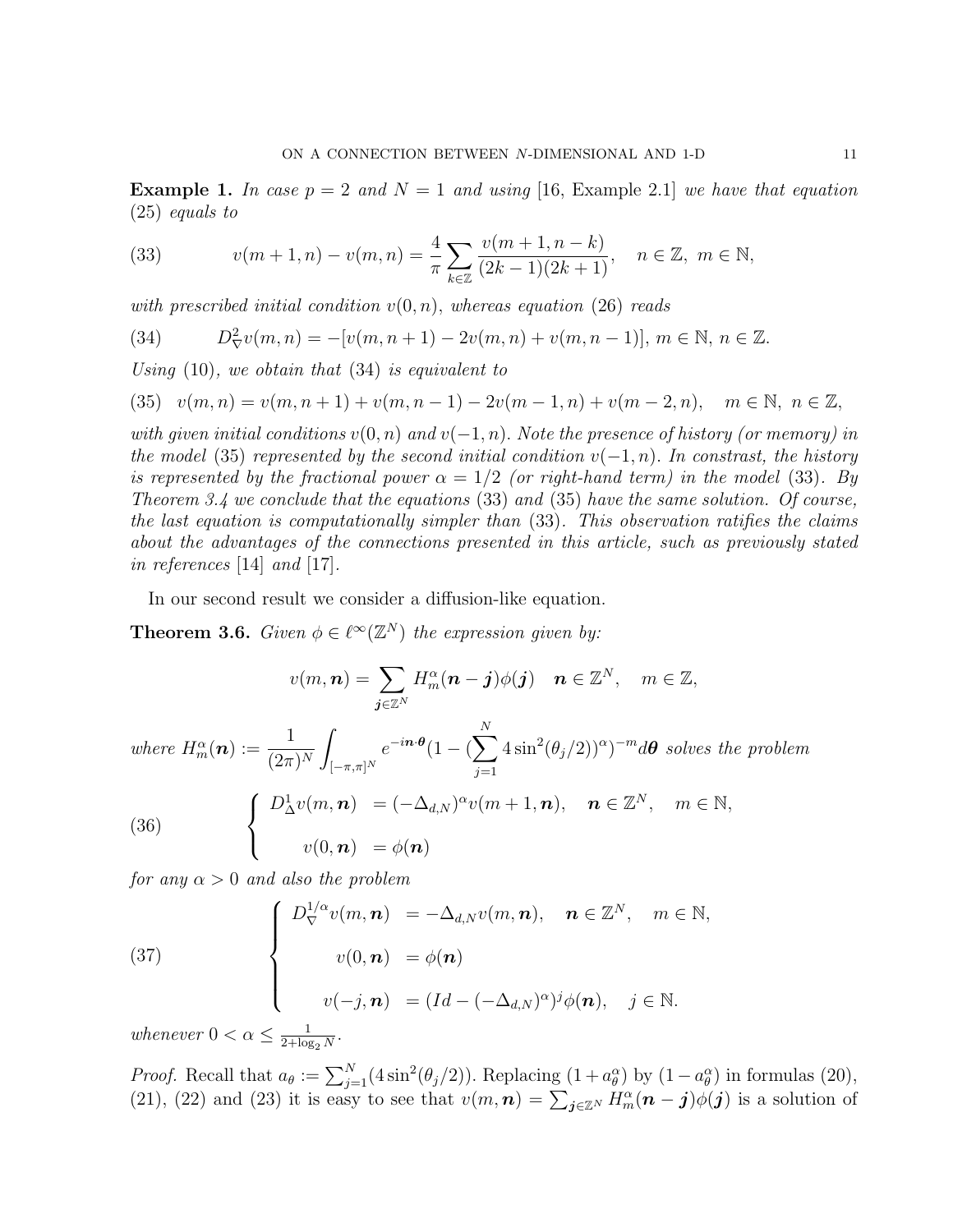(36). Let now see that v also solves problem (37). Indeed, following the proof of Theorem 3.4 we have for every  $n \in \mathbb{Z}^N$  and  $m \in \mathbb{N}$ :

(38) 
$$
\Delta_{d,N} v(m,\boldsymbol{n}) = \sum_{\boldsymbol{j}\in\mathbb{Z}^N} \frac{1}{(2\pi)^N} \int_{[-\pi,\pi]^N} e^{-i(\boldsymbol{n}-\boldsymbol{j})\cdot\boldsymbol{\theta}} (-a_{\theta})(1-a_{\theta}^{\alpha})^{-m} \phi(\boldsymbol{j}) d\boldsymbol{\theta}.
$$

Also, we have:

(39)

$$
D_{\nabla}^{1/\alpha}v(m,\boldsymbol{n})=\sum_{\boldsymbol{j}\in\mathbb{Z}^N}\frac{1}{(2\pi)^N}\int_{[-\pi,\pi]^N}e^{-i(\boldsymbol{n}-\boldsymbol{j})\cdot\boldsymbol{\theta}}D_{\nabla}^{1/\alpha}(1-a_{\theta}^{\alpha})^{-m}\phi(\boldsymbol{j})d\boldsymbol{\theta}\quad\boldsymbol{n}\in\mathbb{Z}^N,\quad m\in\mathbb{N}.
$$

Let  $q_{\theta} := 1 - a_{\theta}^{\alpha}$ . We claim that  $|q_{\theta}| < 1$  whenever  $q_{\theta} \neq \pm 1$  (which imply  $a_{\theta}^{\alpha} \neq 0$ ). Indeed, the hypothesis implies the inequality  $2^{2\alpha + \alpha \log_2 N} \leq 2$ , or, equivalently  $2^2N \leq 2^{1/\alpha}$ . Hence  $N-2^{1/\alpha-1} \leq -N$ . Since  $-N \leq \sum_{j=0}^{N} \cos(\theta_j) \leq N$  we obtain the inequality  $0 \leq N-1$  $\sum_{j=1}^{N} \cos(\theta_j) \leq 2^{1/\alpha-1}$ . Therefore  $0 \leq \sum_{j=1}^{N} (1 - \cos(\theta_j)) \leq 2^{1/\alpha-1}$ . Then, using the identity  $1-\cos\theta = 2\sin^2(\theta/2)$ , we obtain  $0 \le \sum_{j=0}^N 4\sin^2(\theta_j/2) \le 2^{1/\alpha}$ . This shows that  $0 \le a_\theta^\alpha \le 2$ and, consequently,  $|q_{\theta}| = |a_{\theta}^{\alpha} - 1| < 1$  whenever  $q_{\theta} \neq \pm 1$ . This proves the claim.

Considering Definition 2.2 we have for every  $m \in \mathbb{N}$ :

(40)

$$
D_{\nabla}^{1/\alpha} q_{\theta}^{-m} = \sum_{j=0}^{\infty} k^{-1/\alpha}(j) q_{\theta}^{-(m-j)} = q_{\theta}^{-m} \sum_{j=0}^{\infty} k^{-1/\alpha}(j) q_{\theta}^{j} = q_{\theta}^{-m} (1 - q_{\theta})^{1/\alpha} = (1 - a_{\theta}^{\alpha})^{-m} a_{\theta},
$$

where in the last equality we have used the generating formula given by (8). Note that the cases  $q_{\theta} = \pm 1$  follow from Remark 2.1. Using equality (40) in (39) we arrive to:

$$
(41)\quad D_{\nabla}^{1/\alpha}v(m,\boldsymbol{n})=\sum_{\boldsymbol{j}\in\mathbb{Z}^N}\frac{1}{(2\pi)^N}\int_{[-\pi,\pi]^N}e^{-i(\boldsymbol{n}-\boldsymbol{j})\cdot\boldsymbol{\theta}}a_{\theta}(1-a_{\theta}^{\alpha})^{-m}\phi(\boldsymbol{j})d\boldsymbol{\theta}\quad\boldsymbol{n}\in\mathbb{Z}^N,\quad m\in\mathbb{N}.
$$

It only remains to show that v satisfies the initial conditions given in the third equation of (37). Indeed, we proceed as in the last part of the proof of Theorem 3.4 obtaining this time

$$
H_{-m}^{\alpha}(\boldsymbol{n}) = \frac{1}{(2\pi)^N} \int_{[-\pi,\pi]^N} e^{-i\boldsymbol{n}\cdot(\boldsymbol{\theta})} (1 - (\sum_{k=1}^N 4\sin^2(\theta_k/2))^{\alpha})^m d\boldsymbol{\theta} = \sum_{s=0}^m \binom{m}{s} (-1)^s K^{\alpha s}(\boldsymbol{n}).
$$

Therefore

(42) 
$$
v(-m, n) = \sum_{\mathbf{j} \in \mathbb{Z}^N} H_{-m}^{\alpha}(n - \mathbf{j})\phi(\mathbf{j}) = (Id - (-\Delta_{d,N})^{\alpha})^m \phi(n) \quad n \in \mathbb{Z}^N, \quad m \in \mathbb{N},
$$

where we have employed property (13). Combining (38) and (41) we have proven that v also solves problem (37) and then problems (36) and (37) have the same solution.  $\Box$ 

**Remark 3.7.** It should be noted that one of the advantages of our analysis on complete lattices for fractional order operators, compared to continuous analysis, is that it allows to make the language of distribution theory, which is always present in the continuous variable case,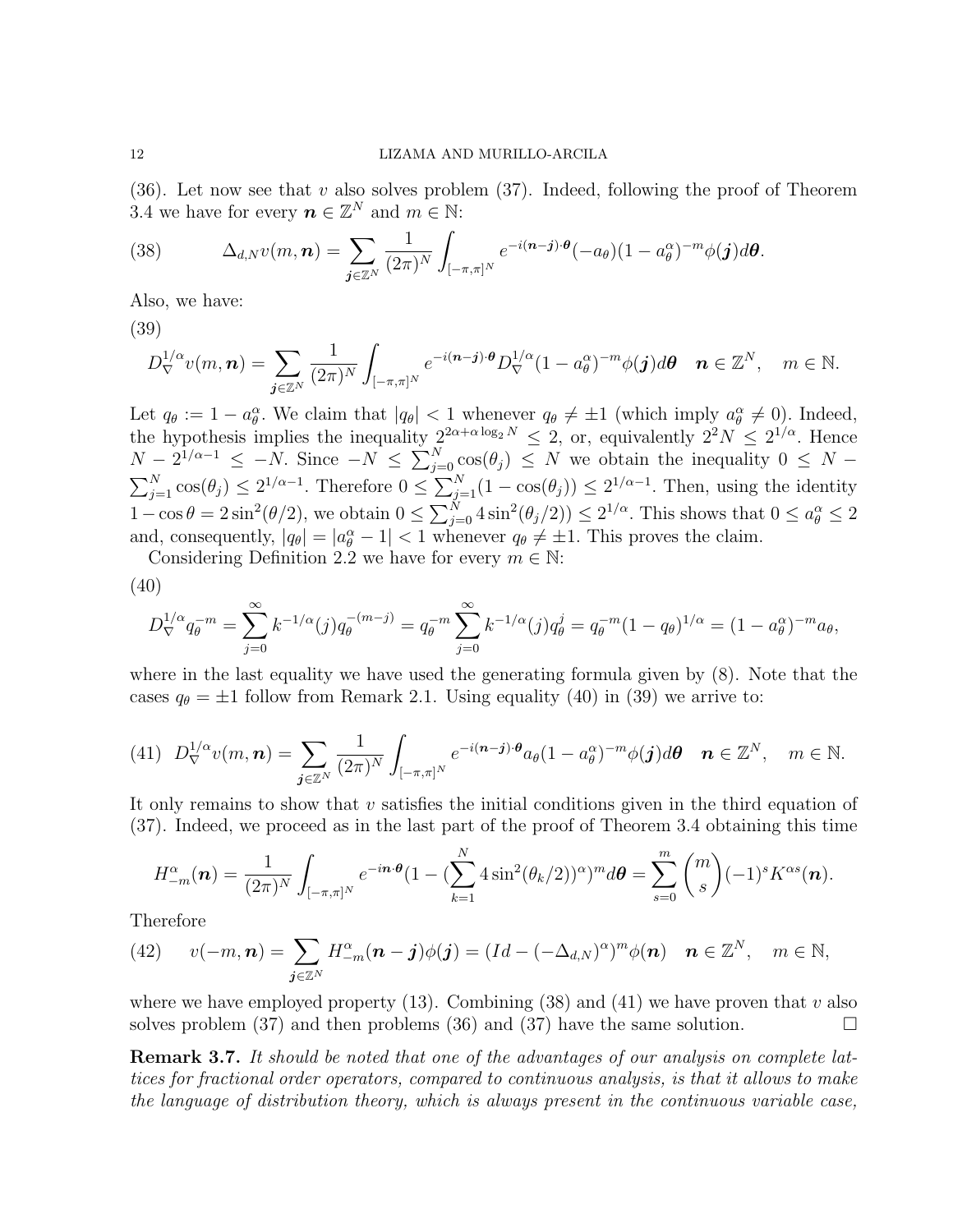more transparent through simpler computations, replacing the Dirac's delta by the Kronecker delta. This type of approach serves as a microstructural basis for the analysis of continuous fractional models and to describe the non-local properties of different types of media at the nanoscale and microscale [31, 32].

# **REFERENCES**

- [1] L. Abadias, J. Gonzalez-Camus, P. J. Miana, J. C. Pozo. Large time behaviour for the heat equation on  $\mathbb{Z}$ , moments and decay rates. J. Math. Anal. Appl. 500 (2021), 125137.
- [2] L. Abadias, C. Lizama. Almost automorphic mild solutions to fractional partial difference-differential equations. Applicable Analysis,  $95(6)$  (2016), 1347–1369.
- [3] L. Abadias, P. J. Miana. *Generalized Cesàro operators, fractional finite differences and Gamma func*tions. J. Funct. Anal., 274(5) (2018), 1424–1465.
- [4] H. Allouba, W. Zheng. Brownian-time processes: The PDE connection and the halfderivative generator. Ann. Prob., 29 (2001), 1780–1795.
- [5] B. Baeumer, M.M. Meerschaert, E. Nane. Brownian subordinators and fractional Cauchy problems. Trans. Amer. Math. Soc., 361 (7) (2009), 3915–3930.
- [6] O. Ciaurri, T. A. Gillespie, L. Roncal, J. L. Torrea, J. L. Varona. Harmonic analysis associated with a discrete Laplacian. J. Anal. Math., 132 (2017), 109–131.
- [7] O. Ciaurri, C. Lizama, L. Roncal, J.L. Varona. On a connection between the discrete fractional Laplacian and superdiffusion. Applied Math. Letters, 49 (2015), 119–125.
- [8] O. Ciaurri, L. Roncal, P.R. Stinga, J. L. Torrea, J. L. Varona. Nonlocal discrete diffusion equations and the fractional discrete Laplacian, regularity and applications. Adv. Math., 330 (2018), 688–738.
- [9] E. Estrada, E. Hameed, N. Hatano, M. Langer. Path Laplacian operators and superdiffusive processes on graphs. I. One-dimensional case. Linear Algebra and Its Applications, 523 (2017), 307–334.
- [10] J. González-Camus, V. Keyantuo, C. Lizama, M. Warma. Fundamental solutions for discrete dynamical systems involving the fractional Laplacian. Math. Meth. Appl. Sci., 42 (2019), 4688–4711.
- [11] C. Goodrich, C. Lizama. A transference principle for nonlocal operators using a convolutional approach: Fractional monotonicity and convexity. Israel J. Math., 236 (2) (2020), 533-589.
- [12] I. S. Gradshteyn, I. M. Ryzhik. Table of Integrals, Series and Products. Seventh Edition. Academic Press, Amsterdam, 2007.
- [13] F. A. Grünbaum, P. Iliev. Heat kernel expansions on the integers. Math. Phys. Anal. Geom. 5 (2002), 183–200.
- [14] S. Holm. Waves with Power-Law Attenuation. Springer Nature, Cham, 2019.
- [15] V. Keyantuo, C. Lizama. On a connection between powers of operators and fractional Cauchy problems. J. Evol. Equ., 12 (2012), 245–265.
- [16] V. Keyantuo, C. Lizama, M. Warma. Lattice dynamical systems associated to a fractional Laplacian. Numer. Funct. Anal. Optim., 40 (11) (2019), 1315–1343.
- [17] V.V. Kulish, J.L. Lage. Application of fractional calculus to fluid mechanics. Journal of Fluids Engineering, 124 (2002), 803–806.
- [18] C. Lizama. The Poisson distribution, abstract fractional difference equations, and stability. Proc. Amer. Math. Soc., 145(9) (2017), 3809–3827.
- [19] C. Lizama, L. Roncal. Hölder-Lebesgue regularity and almost periodicity for semidiscrete equations with a fractional Laplacian. Discr. Cont. Dynamical Systems, Series A, 38 (3)(2018), 1365–1403.
- [20] M.D. Ortigueira, F.J. V. Coito, J.J. Trujillo. Discrete-time differential systems. Signal Processing, 107 (2015), 198–217.
- [21] M.D. Ortigueira. Riesz potentials operators and inverses via centered derivatives. Int. J. Math. Math. Sci., 2006, Article ID 48391.
- [22] M.D. Ortigueira. Fractional central differences and derivatives. J. Vib. Control, 14 (2008), 1255–1266.